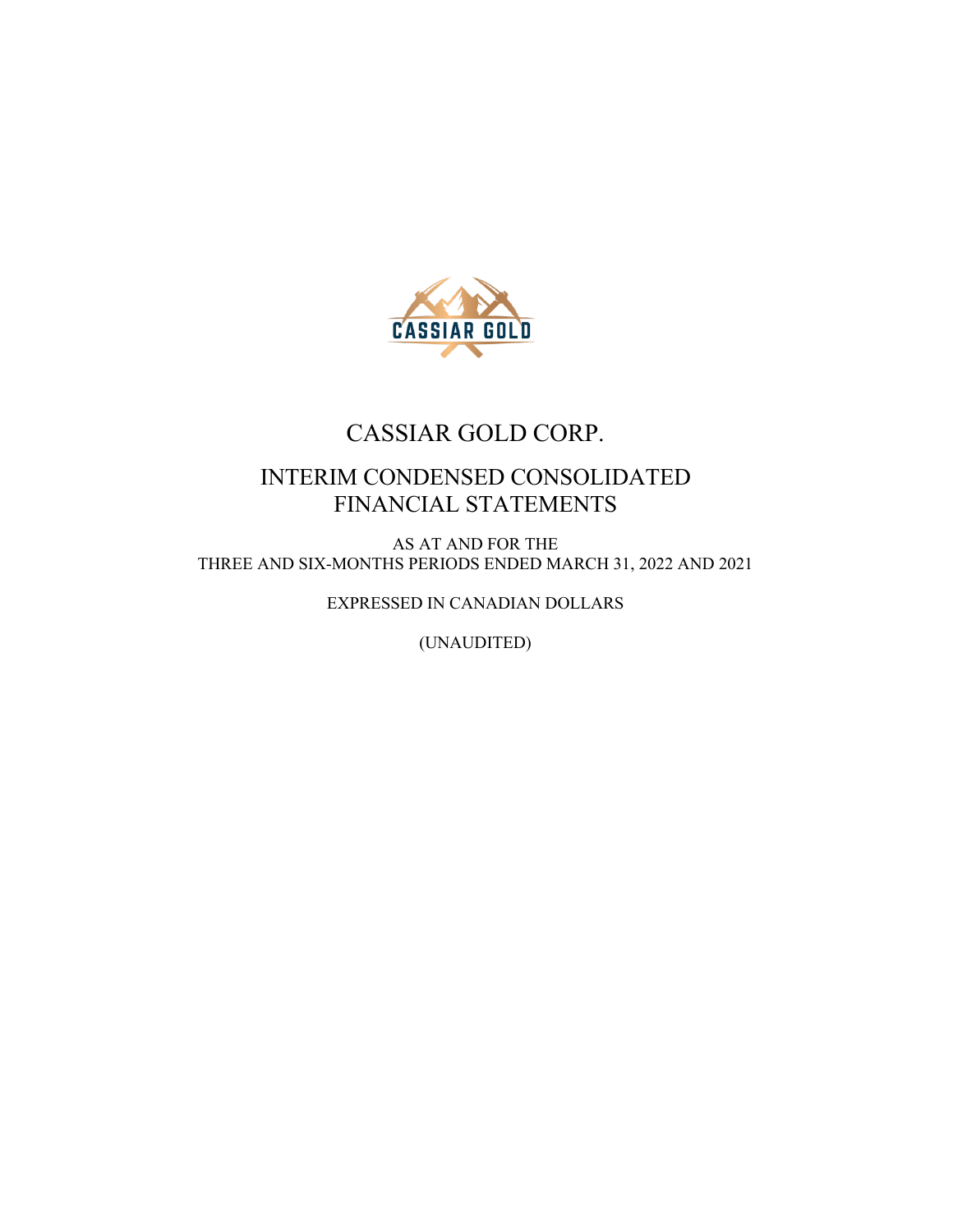**Under National Instrument 51-102, Part 4, subsection 4.3(3)9(a)**, if an auditor has not performed a review of the interim condensed consolidated financial statements, they must be accompanied by a notice indicating that the interim condensed consolidated financial statements have not been reviewed by an auditor.

The accompanying unaudited interim condensed consolidated financial statements of Cassiar Gold Corp. as of March 31, 2022, have been compiled by management and approved by the Audit Committee and the Board of Directors of the Corporation.

The Corporation's independent auditors have not performed a review of these interim condensed consolidated financial statements in accordance with the standards established by the Chartered Professional Accountants of Canada.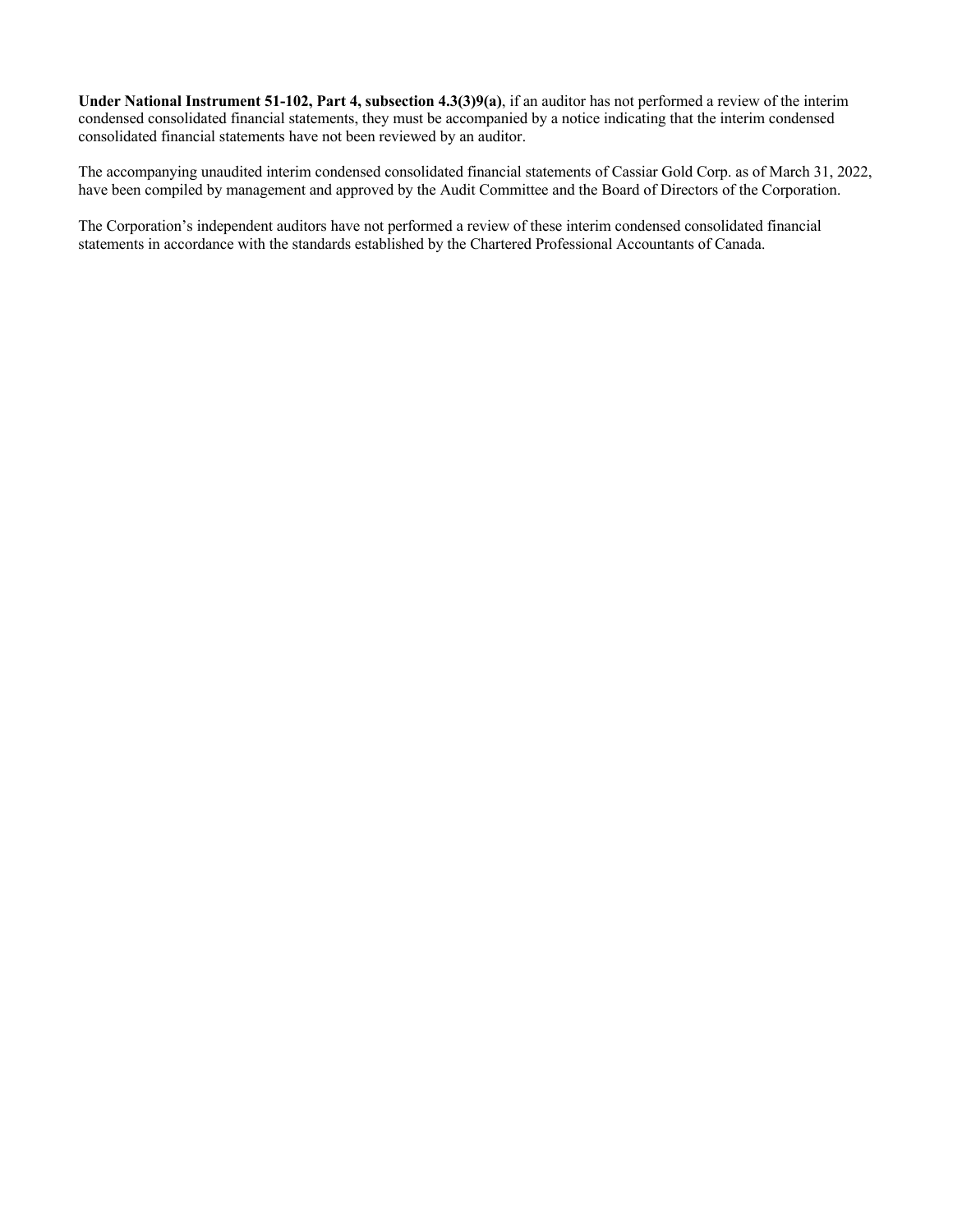## **CASSIAR GOLD CORP.**

# **Interim Condensed Statements of Financial Position**

|  |  | Unaudited |  |
|--|--|-----------|--|
|--|--|-----------|--|

|                                                             | March 31, 2022 | September 30, 2021 |
|-------------------------------------------------------------|----------------|--------------------|
| As at                                                       | \$             | \$                 |
| <b>ASSETS</b>                                               |                |                    |
| <b>CURRENT</b>                                              |                |                    |
| Cash                                                        | 3,880,887      | 3,473,561          |
| GST receivable                                              | 91,812         | 145,078            |
| Prepaids                                                    | 347,660        | 74,230             |
| <b>TOTAL CURRENT ASSETS</b>                                 | 4,320,359      | 3,692,869          |
|                                                             |                |                    |
| <b>NON-CURRENT</b>                                          |                |                    |
| <b>PROPERTY AND EQUIPMENT</b> (Note 4)                      | 420,963        | 446,911            |
| <b>EXPLORATION AND EVALUATION</b><br><b>ASSETS</b> (Note 5) | 19,868,591     | 17,543,515         |
| <b>DEPOSITS</b>                                             | 418,944        |                    |
| <b>TOTAL NON-CURRENT ASSETS</b>                             |                | 418,944            |
|                                                             | 20,708,498     | 18,409,370         |
| <b>TOTAL ASSETS</b>                                         | 25,028,857     | 22,102,239         |
|                                                             |                |                    |
| <b>LIABILITIES</b>                                          |                |                    |
| <b>CURRENT</b>                                              |                |                    |
| Trade and other payables                                    | 291,364        | 637,074            |
| Flow-through share premium liability (Note 7)               | 21,023         | 117,965            |
| Deferred share capital issuance (Note 7)                    | 23,700         |                    |
| <b>TOTAL CURRENT LIABILITIES</b>                            | 336,087        | 755,039            |
|                                                             |                |                    |
| <b>ASSET RETIREMENT OBLIGATION (Note 6)</b>                 | 2,481,914      | 2,481,232          |
| <b>TOTAL LIABLITIES</b>                                     | 2,818,001      | 3,236,271          |
|                                                             |                |                    |
| <b>SHAREHOLDERS' EQUITY</b>                                 |                |                    |
| <b>SHARE CAPITAL (Note 7)</b>                               | 36,892,309     | 32,921,848         |
| <b>CONTRIBUTED SURPLUS</b>                                  | 11,732,233     | 11,347,662         |
| <b>DEFICIT</b>                                              | (26, 413, 686) | (25, 403, 542)     |
| <b>TOTAL SHAREHOLDERS' EQUITY</b>                           | 22,210,856     | 18,865,968         |
| TOTAL LIABILITIES AND SHAREHOLDERS'                         |                |                    |
| <b>EQUITY</b>                                               | 25,028,857     | 22,102,239         |
| <b>GOING CONCERN</b> (Note 2)                               |                |                    |
| <b>SUBSEQUENT EVENTS (Note 10)</b>                          |                |                    |
|                                                             |                |                    |
| Approved by the Board of Directors:                         |                |                    |
|                                                             |                |                    |

"Marco Roque "Stephen Letwin"

Marco Roque. Director Stephen Letwin, Director

*The accompanying notes are an integral part of these interim condensed consolidated financial statements.*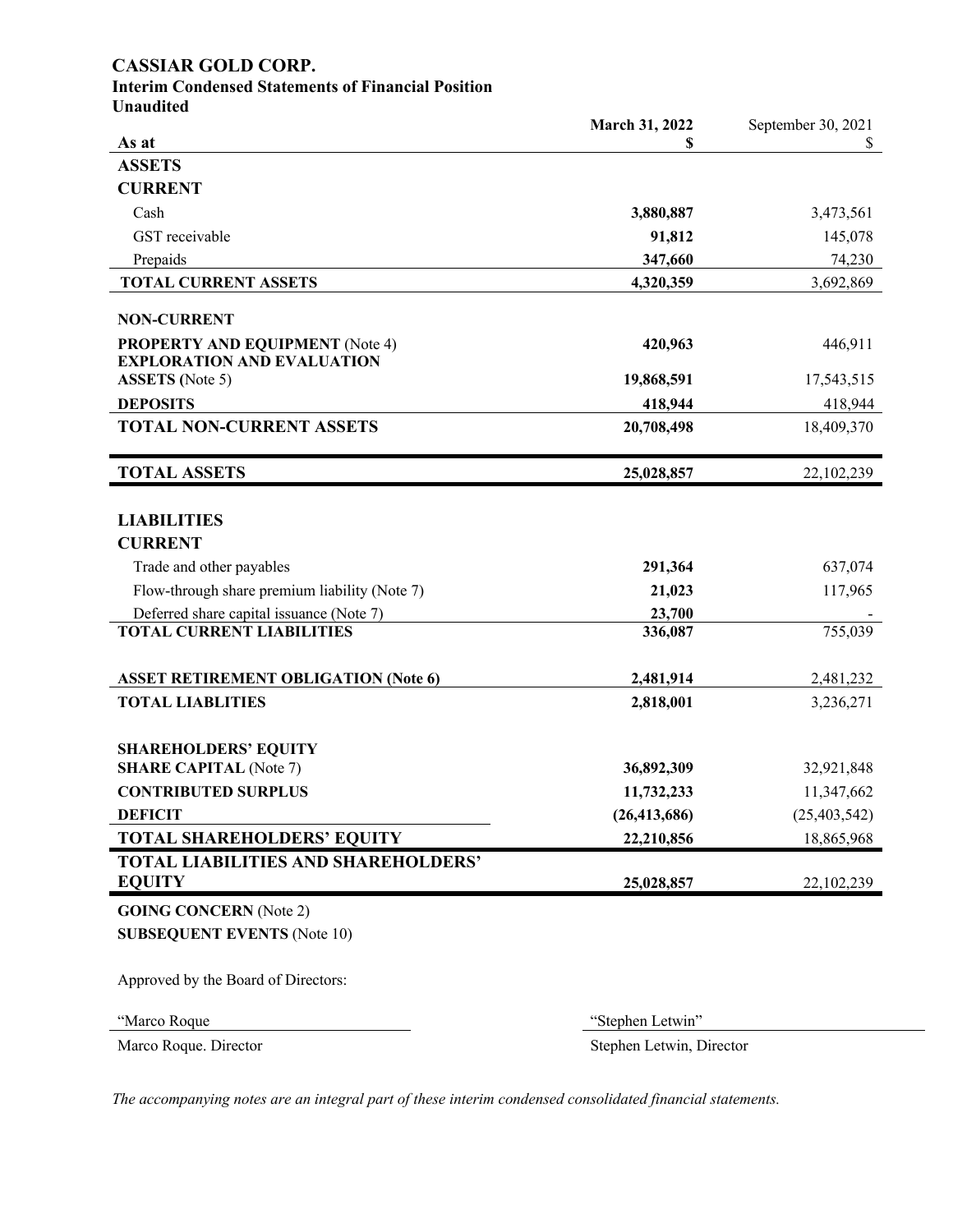## **CASSIAR GOLD CORP. Interim Condensed Statements of Net Loss and Comprehensive Loss Unaudited**

|                                         | Three months ended |                   | Six months ended  |                   |
|-----------------------------------------|--------------------|-------------------|-------------------|-------------------|
|                                         | March 31,<br>2022  | March 31,<br>2021 | March 31,<br>2022 | March 31,<br>2021 |
| <b>Expenses</b>                         |                    |                   |                   |                   |
| Operating                               |                    |                   |                   | 20,210            |
| General and administrative (Note 8)     | 521,191            | 389,236           | 792,295           | 1,147,458         |
| Share-based payments (Note 7)           | 144,099            | 171,463           | 288,198           | 253,970           |
| Depreciation (Note 4)                   | 12,974             | 24,833            | 25,948            | 30,631            |
| <b>Total expenses</b>                   | 678,264            | 585,532           | 1,106,441         | 1,452,269         |
| Other income                            | (17)               |                   | (37)              | 304               |
| Flow through share premium (Note 7)     | (27, 730)          | (52, 866)         | (96, 942)         | (261,071)         |
| Accretion (Note 6)                      | 341                | 112,008           | 682               | 112,008           |
| Net loss and comprehensive loss         | 650,858            | 644,674           | 1,010,144         | 1,303,510         |
|                                         |                    |                   |                   |                   |
| Weighted average number of shares       | 64,288,860         | 54, 346, 435      | 62,700,504        | 52,748,834        |
| Basic and diluted loss per common share | (0.01)             | (0.01)            | (0.02)            | (0.02)            |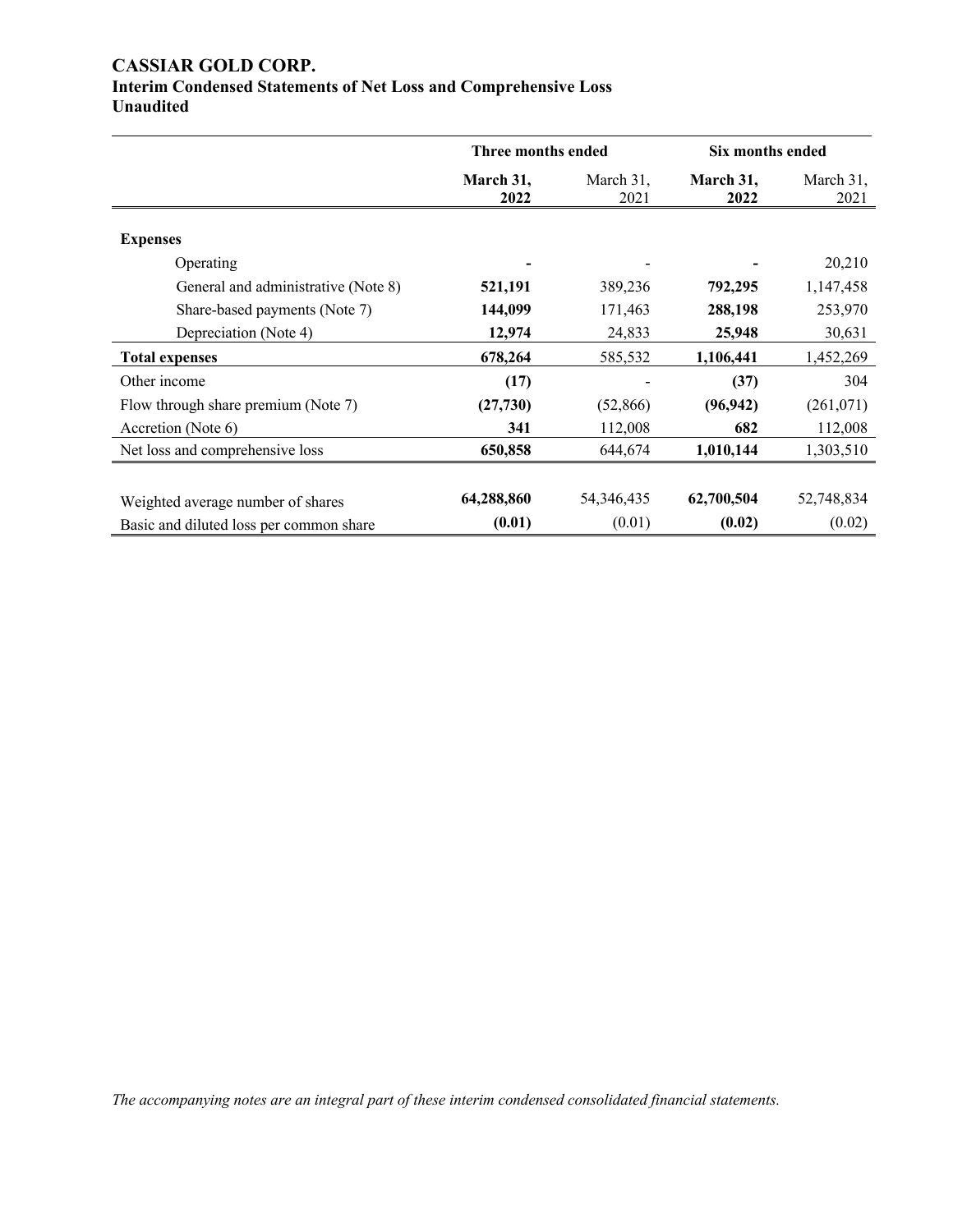## **CASSIAR GOLD CORP. Interim Condensed Statements Changes in Shareholders' Equity Unaudited**

|                                   |             |                      | Contributed    |                |              |
|-----------------------------------|-------------|----------------------|----------------|----------------|--------------|
|                                   | <b>Note</b> | <b>Share Capital</b> | <b>Surplus</b> | <b>Deficit</b> | <b>Total</b> |
|                                   |             |                      | \$             | S              | \$           |
| Balance as at, September 30, 2021 |             | 32,921,848           | 11,347,662     | (25, 403, 542) | 18,865,968   |
| Net loss and comprehensive loss   |             |                      |                | (1,010,144)    | (1,010,144)  |
| Warrants expired                  | 7           | (116,052)            | 116,052        |                |              |
| Warrants exercised                | 7           | 3,912,313            |                |                | 3,912,313    |
| Share-based payments              | 7           |                      | 289,649        |                | 289,649      |
| Capitalized share-based payments  | 7           |                      | 20,821         |                | 20,821       |
| Options exercised                 | 7           | 90,500               | (40, 500)      |                | 50,000       |
| Stock options forfeited           |             |                      | (1, 451)       |                | (1,451)      |
| Property option payments          | 7           | 83,700               |                |                | 83,700       |
| Balance as at, March 31, 2022     |             | 36,892,309           | 11,732,233     | (26, 413, 686) | 22,210,856   |
| Balance as at, September 30, 2020 |             | 22,341,107           | 9,698,737      | (23,800,588)   | 8,239,256    |
| Net loss and comprehensive loss   |             |                      |                | (1,303,510)    | (1,305,510)  |
| Common shares issued, net costs   |             | 2,995,684            |                |                | 2,995,684    |
| Warrants issued                   |             | 2,132,260            |                |                | 2,132,260    |
| Warrants expired                  |             | (184, 807)           | 184,807        |                |              |
| Stock options forfeited           |             |                      | (10, 429)      |                | (10, 429)    |
| Property option payments          |             | 3,259,200            |                |                | 3,259,200    |
| Share-based payments              |             |                      | 264,399        |                | 264,399      |
| Capitalized share-based payments  |             |                      | 29,457         |                | 29,457       |
| Balance as at, March 31, 2021     |             | 30,543,444           | 10,166,971     | (25, 104, 098) | 15,606,317   |

*The accompanying notes are an integral part of these interim condensed consolidated financial statements.*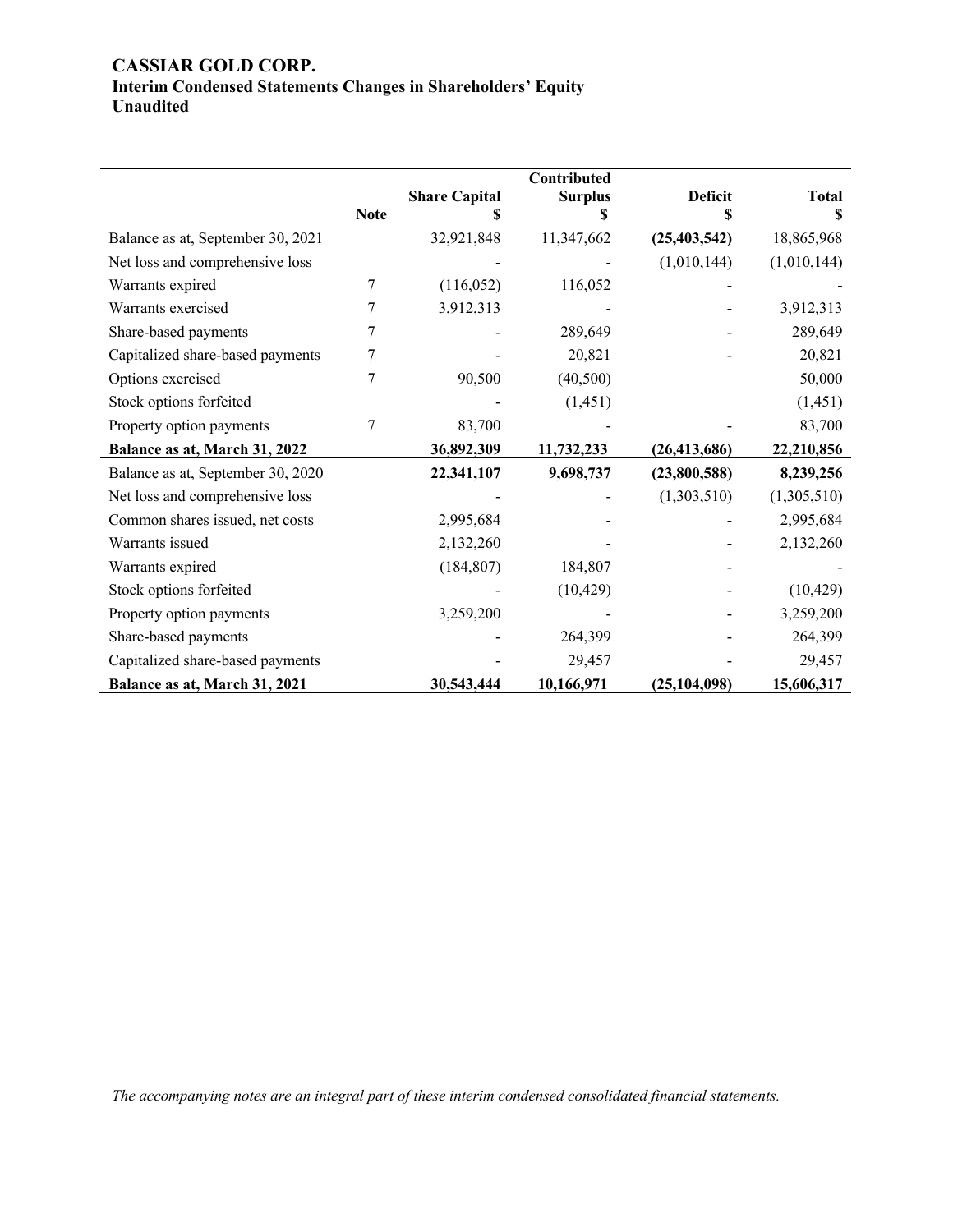## **CASSIAR GOLD CORP.**

## **Interim Condensed Statements of Cash Flows**

**Unaudited**

|                                                                                                                                                                                                       | <b>Three Months</b>           |            |                               | <b>Six Months</b> |
|-------------------------------------------------------------------------------------------------------------------------------------------------------------------------------------------------------|-------------------------------|------------|-------------------------------|-------------------|
|                                                                                                                                                                                                       | March 31, 2022 March 31, 2021 |            | March 31, 2022 March 31, 2021 |                   |
|                                                                                                                                                                                                       |                               |            |                               |                   |
| <b>CASH FLOWS FROM OPERATING ACTIVITIES</b>                                                                                                                                                           |                               |            |                               |                   |
| Net loss                                                                                                                                                                                              | (650, 858)                    | (644, 674) | (1,010,144)                   | (1,303,510)       |
| Items not affecting cash:                                                                                                                                                                             |                               |            |                               |                   |
| Share-based payments                                                                                                                                                                                  | 144,098                       | 171,463    | 288,198                       | 253,970           |
| Depreciation and depletion (Note 4)                                                                                                                                                                   | 12,974                        | 24,833     | 25,948                        | 30,631            |
| Flow-through share premium                                                                                                                                                                            | (27,730)                      | (52, 865)  | (96, 942)                     | (261, 071)        |
| Accretion (Note 5)                                                                                                                                                                                    | 341                           | 112,008    | 682                           | 112,008           |
| Change in non-cash working capital                                                                                                                                                                    |                               |            |                               |                   |
| GST receivables                                                                                                                                                                                       | (33, 622)                     | 61,678     | 53,266                        | 85,617            |
| Prepaids                                                                                                                                                                                              | (235, 678)                    | 76,091     | (273, 403)                    | 18,990            |
| Trade and other payables                                                                                                                                                                              | 158,581                       | (70, 144)  | (345,710)                     | (430,311)         |
| Net cash used in operating Activities                                                                                                                                                                 | (631, 894)                    | (321,610)  | (1,358,132)                   | (1,493,676)       |
| <b>ACTIVITIES</b><br>Proceeds from share and warrant<br>issuance, net of costs<br>Proceeds from warrant exercises (Note 7)<br>Proceeds from option exercises (Note 7)<br>Shares to be issued (Note 7) | 2,097,847<br>50,000<br>23,700 |            | 3,912,313<br>50,000<br>23,700 | 6,057,349         |
| Net cash generated from financing<br>activities                                                                                                                                                       | 2,171,547                     |            | 3,986,013                     | 6,057,349         |
| <b>CASH FLOWS FROM INVESTING</b><br><b>ACTIVITIES</b>                                                                                                                                                 |                               |            |                               |                   |
| Exploration and evaluation                                                                                                                                                                            | (826, 082)                    | (270, 803) | (2,120,555)                   | (1,243,093)       |
| Cash option payments                                                                                                                                                                                  | (100, 000)                    | (136,000)  | (100,000)                     | (136,000)         |
| Net cash used in investing activities                                                                                                                                                                 | (926, 082)                    | (406, 803) | (2,220,555)                   | (1,379,093)       |
| <b>INCREASE (DECREASE) IN CASH FOR</b><br><b>THE PERIOD</b>                                                                                                                                           | 613,571                       | (728, 413) | 407,326                       | 3,184,580         |
| <b>CASH - BEGINNING OF PERIOD</b>                                                                                                                                                                     | 3,267,316                     | 5,875,331  | 3,473,561                     | 1,962,338         |
| <b>CASH - END OF PERIOD</b>                                                                                                                                                                           | 3,880,887                     | 5,146,918  | 3,880,887                     | 5,146,918         |

*The accompanying notes are an integral part of these interim condensed consolidated financial statements.*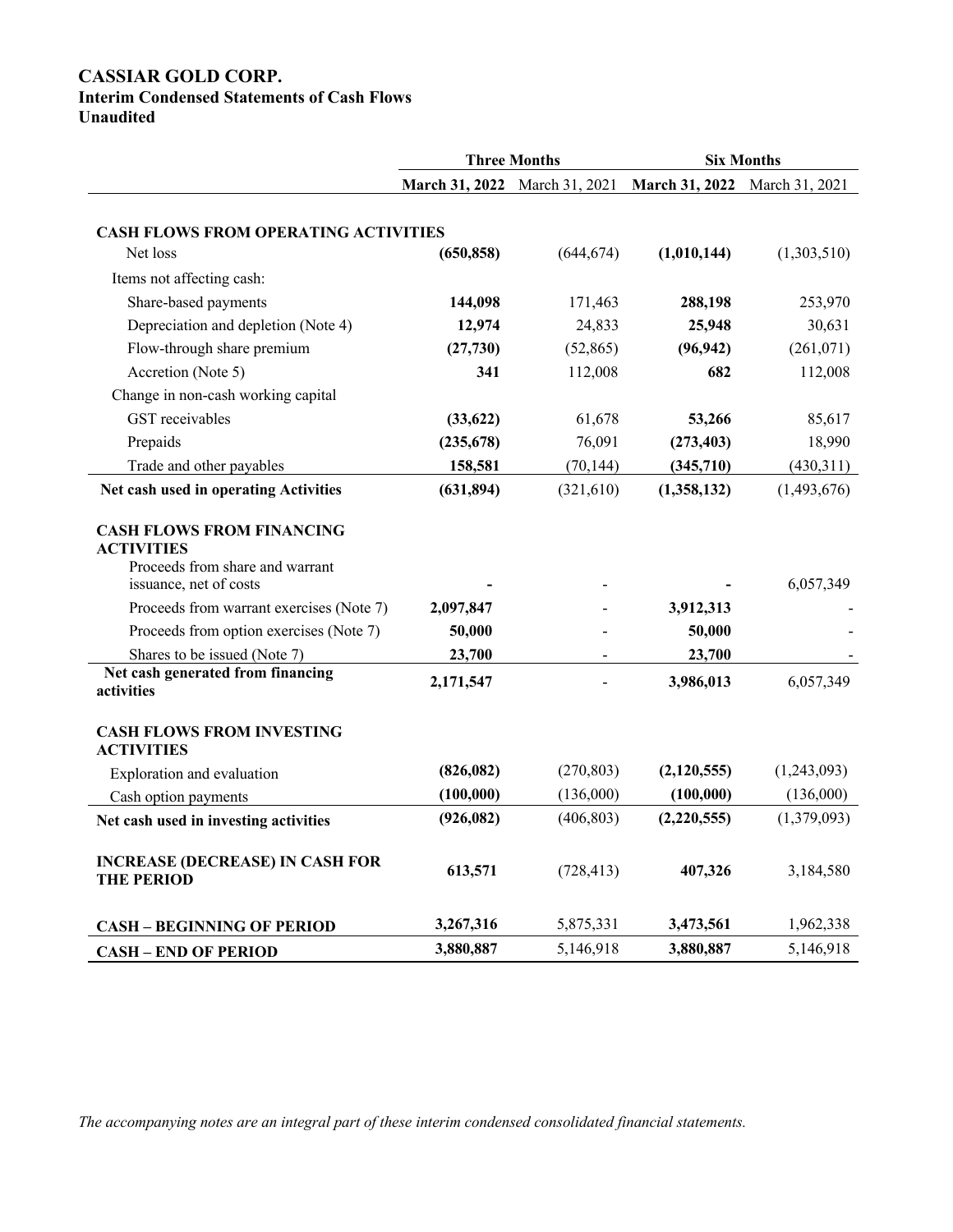## **1. CORPORATE INFORMATION**

Margaux Resources Ltd. was incorporated under the Alberta Business Corporations Act on August 5, 2009 and changed its name to Cassiar Gold Corp. (the "Corporation" or "Cassiar") on September 23, 2020. The Corporation currently trades on the TSX-V and the OTCQB Venture Market under the trading symbols "GLDC" and "CGLCF" respectively. The registered address of the Corporation is 15th Floor, Bankers Court, 850 – 2nd St. SW, Calgary, Alberta, T2P 0R8.

The Corporation is a mineral acquisition and exploration company focused on gold exploration within British Columbia.

On September 23, 2020, the Corporation's common shares were consolidated on a basis of one post-consolidated common share for every 5 pre-consolidated common share. The number of shares, options and warrants presented have been adjusted to reflect the impact of this share consolidation.

## **2. GOING CONCERN**

These interim condensed consolidated financial statements ("Financial Statements") have been prepared on a going concern basis which contemplates the realization of assets and the payment of liabilities in the ordinary course of business. Should the Corporation be unable to continue as a going concern, it may be unable to realize the carrying value of its assets and to meet its liabilities as they become due.

The Corporation incurred a net loss of \$650,858 and \$1,010,144 (2021 - \$644,674 and \$1,303,510) and had negative cash flows relating to operating activities of \$631,894 and \$1,358,132 (2021 - \$321,610 and \$1,493,676) for the three and sixmonths periods ended March 31, 2022 and 2021. These conditions indicate the existence of a material uncertainty which may cast significant doubt related to the Corporation's ability to continue as a going concern. The continuation of the Corporation as a going concern is dependent on the ability of the Corporation to achieve positive cash flow from operations and/or obtain necessary equity or other financing to continue exploration on its exploration and evaluation assets. These financial statements do not reflect any adjustments to the carrying values of assets and liabilities, reported expenses, and balance sheet classifications that would be necessary should the Corporation be unable to continue as a going concern, and these adjustments could be material. The Corporation intends to raise the required funds through the issuance of equity, by securing strategic partners or issuing debt.

The application of the going concern concept is dependent upon the Corporation's ability to generate future profitable operations and receive continued financial support from its shareholders. Management is actively engaged in the review and due diligence on new projects, is seeking to raise the necessary capital to meet its funding requirements and has undertaken available cost cutting measures. There can be no assurance that management's plan will be successful. If the going concern assumption were not appropriate for these consolidated financial statements then adjustments would be necessary to the carrying value of assets and liabilities, the reported expenses and the statement of financial position classifications used. Such adjustments could be material.

The business of mining and exploration involves a high degree of risk and there can be no assurance that current exploration programs will result in profitable mining operations. The Corporation has no source of revenue and has significant cash requirements to meet its administrative overhead and maintain its mineral interests. The recoverability of amounts shown for exploration and evaluation assets is dependent on several factors. These include the discovery of economically recoverable reserves, the ability of the Corporation to obtain the necessary financing to complete the development of these properties, and future profitable production or proceeds from disposition of exploration and evaluation assets.

### **3. BASIS OF PREPARATION**

These Financial Statements are unaudited and have been prepared in accordance with IAS 34, *Interim Financial Reporting*. These Financial Statements are presented in Canadian dollars which is the Company's functional currency. In preparing these Financial Statements, the accounting policies, methods of computation and significant judgements made by management in applying the Company's accounting policies and key sources of estimation of uncertainty were the same as those that applied to the audited financial statements as at and for the year ended September 30, 2021.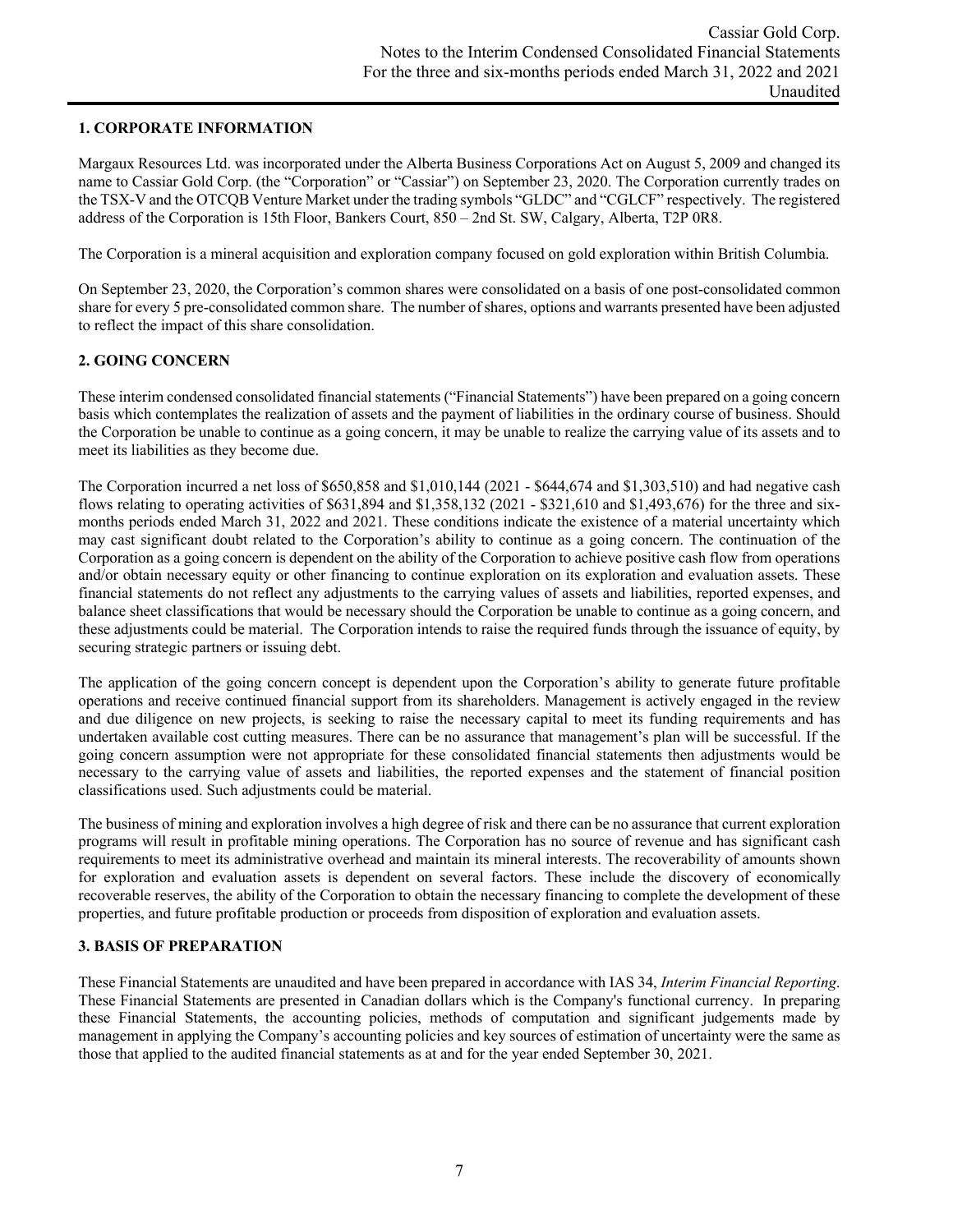#### **3. BASIS OF PREPARATION (continued)**

The disclosures herein are incremental to those included with the audited annual financial statements as at and for the year ended September 30, 2021 and should be read in conjunction with the annual financial statements as at and for the year ended September 30, 2021. These Financial Statements were authorized for issue by the board of directors on May 30, 2022.

## **4. PROPERTY AND EQUIPMENT**

|                                                        |        |                  | Computers,<br>Equipment |              |
|--------------------------------------------------------|--------|------------------|-------------------------|--------------|
|                                                        | Land   | <b>Buildings</b> | & Vehicles              | <b>Total</b> |
|                                                        | \$     |                  | \$                      |              |
| Balance as at September 30, 2021 and March 31,<br>2022 | 28,993 | 380,706          | 260,286                 | 669,985      |
| <b>Accumulated Depreciation</b>                        |        |                  |                         |              |
| Balance as at September 30, 2021                       |        | 38,071           | 185,003                 | 223,074      |
| Charge for the period                                  |        | 17,132           | 8,816                   | 25,948       |
| Balance as at March 31, 2022                           |        | 55,203           | 193,819                 | 249,022      |
| Net book value                                         |        |                  |                         |              |
| September 30, 2021                                     | 28,993 | 342,635          | 75,283                  | 446,911      |
| <b>March 31, 2022</b>                                  | 28,993 | 325,503          | 66,467                  | 420,963      |

## **5. EXPLORATION AND EVALUATION ASSETS**

|                                      | Cassiar             | <b>Sheep Creek</b><br><b>Gold District</b> |              |
|--------------------------------------|---------------------|--------------------------------------------|--------------|
|                                      | <b>Gold Project</b> | <b>Project</b>                             | <b>Total</b> |
| <b>Balance at September 30, 2021</b> | \$15,565,169        | \$1,978,346                                | \$17,543,515 |
| Exploration costs                    | 2,116,154           | 25,222                                     | 2,141,376    |
| Cash option payments                 |                     | 100,000                                    | 100,000      |
| Share option payments                |                     | 83,700                                     | 83,700       |
| <b>Balance at March 31, 2022</b>     | \$17,681,323        | \$1,978,346                                | \$19,868,591 |

Exploration and Evaluation ("E&E") assets consist of costs expended on the Corporation's projects which are pending determination of technical feasibility and commercial viability.

### **Cassiar Gold Project**

During the year ended September 30, 2021, the Corporation acquired 100% interest in the Cassiar Gold Project. Proceeds for the asset acquisition were \$3,259,200 settled in shares of the Corporation. Liabilities assumed by the Corporation were \$2,666,584 and related to asset retirement obligation (Note 6).

### **Sheep Creek Gold District Project**

The Sheep Creek Project consists of the Bayonne and Sheep Creek Properties (collectively the "Sheep Creek Project").

On December 23, 2016, the Corporation entered into an option agreement with Yellowstone Resources Ltd. for the acquisition of 100% of the Bayonne and Sheep Creek properties, located in Salmo, British Columbia (the "Bayonne and Sheep Creek Option Agreement").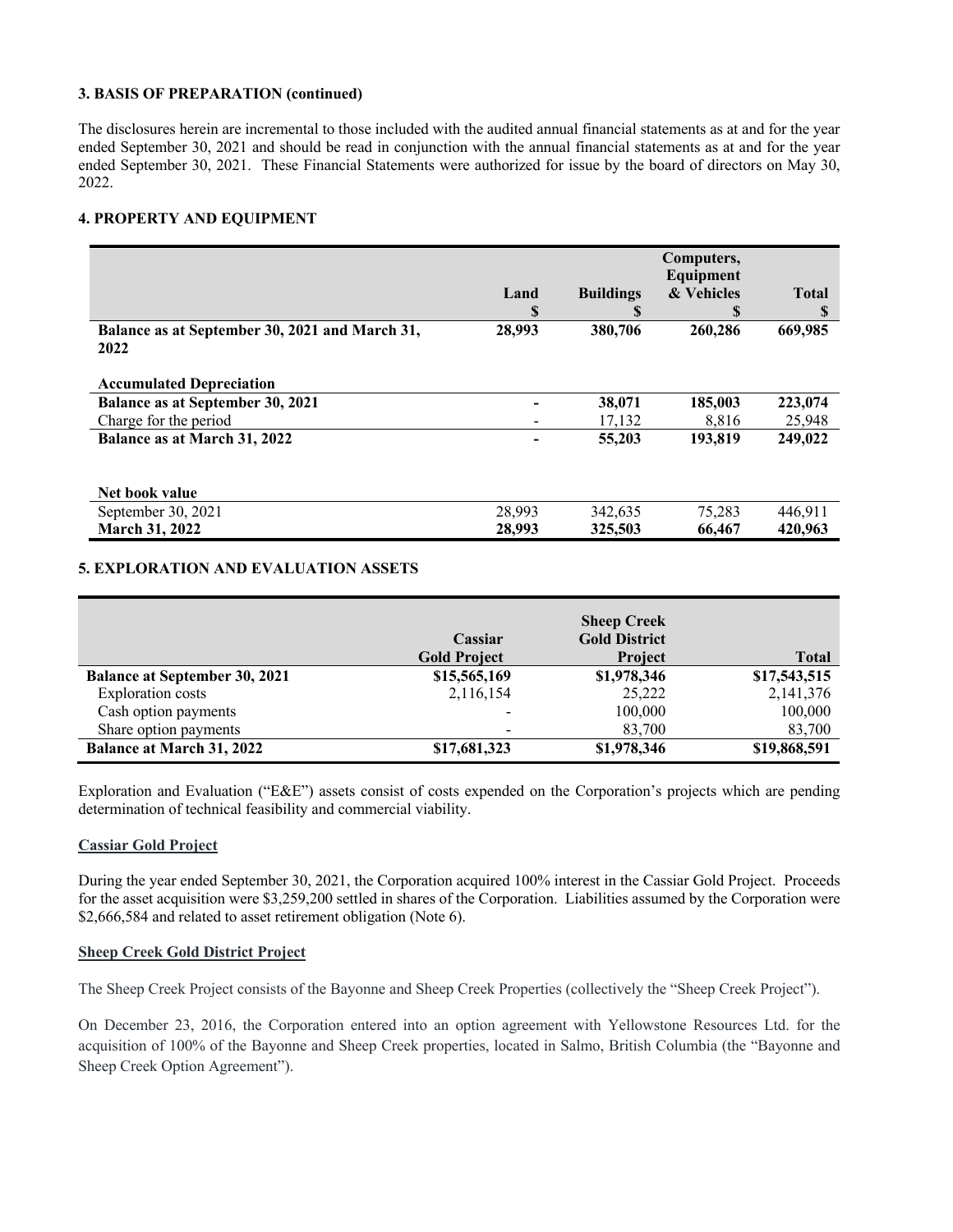## **5. EXPLORATION AND EVALUATION ASSETS (continued)**

Under the terms of the Bayonne and Sheep Creek Option Agreement, the Corporation has the exclusive option to acquire:

- the Bayonne Property, by making payments to Yellowstone Resources Ltd. of an aggregate \$194,000 cash and aggregate issuance of 110,000 shares, paid in several installments over three years.
- the Sheep Creek property by making payments to Yellowstone Resources Ltd. of an aggregate \$500,000 cash and aggregate issuance of 210,000 shares, paid in several installments over five years.

During the period ended March 31, 2022, the Corporation made the final option payment of \$100,000 and issued 90,000 shares to acquire 100% interest in the Sheep Creek Gold District Project.

## **6. ASSET RETIREMENT OBLIGATION ("ARO")**

Cassiar (2020) has future obligations relating to retiring its exploration and evaluation assets at the Cassiar Property including dismantling, remediation and treatment of the site. The exact nature and costs of the obligation are subject to change because of the ongoing changes of environmental requirements enacted by government agencies.

A continuity of the asset retirement obligation is as follows:

| <b>Balance at September 30, 2021</b> | \$2,481,232 |
|--------------------------------------|-------------|
| Accretion expense                    | 23,820      |
| Change in estimate                   | (23, 138)   |
| <b>Balance at March 31, 2022</b>     | \$2,481,914 |

The total undiscounted cash flow estimated to settle the obligations as at March 31, 2022 was \$2,451,948 (2021 – \$ nil) which was adjusted for inflation at the rate of 2% and then discounted at a risk free rate of 1.07%. significant reclamation costs are expected to be incurred in 2029.

As at March 31, 2022, the Corporation had \$418,944 (September 30, 2021 - \$45,000) of reclamation bonds with the Ministry of Energy and Mines of British Columbia as commitments to meet its regulatory obligations. \$354,944 of reclamation bonds were acquired pursuant to the acquisition of Cassiar (2020).

## **7. SHARE CAPITAL, WARRANT RESERVE AND STOCK OPTIONS**

### **Authorized**

Unlimited number of common shares

The common shares may be issued in one or more series and the directors are authorized to fix the number of shares in each series and to determine the designation, rights, privileges, restrictions, and conditions attached to the shares of each series. No preferred shares have been issued by the Corporation.

| <b>Common Shares</b>                 |                                |               |
|--------------------------------------|--------------------------------|---------------|
|                                      | <b>Number of Common Shares</b> | Share capital |
| <b>Balance at September 30, 2021</b> | 60,179,767                     | \$24,899,843  |
| Warrants exercised                   | 5,910,527                      | 6,017,191     |
| Options exercised                    | 100,000                        | 90,500        |
| Share option payments                | 90,000                         | 83,700        |
| <b>Balance at March 31, 2022</b>     | 66,280,294                     | \$31,091,234  |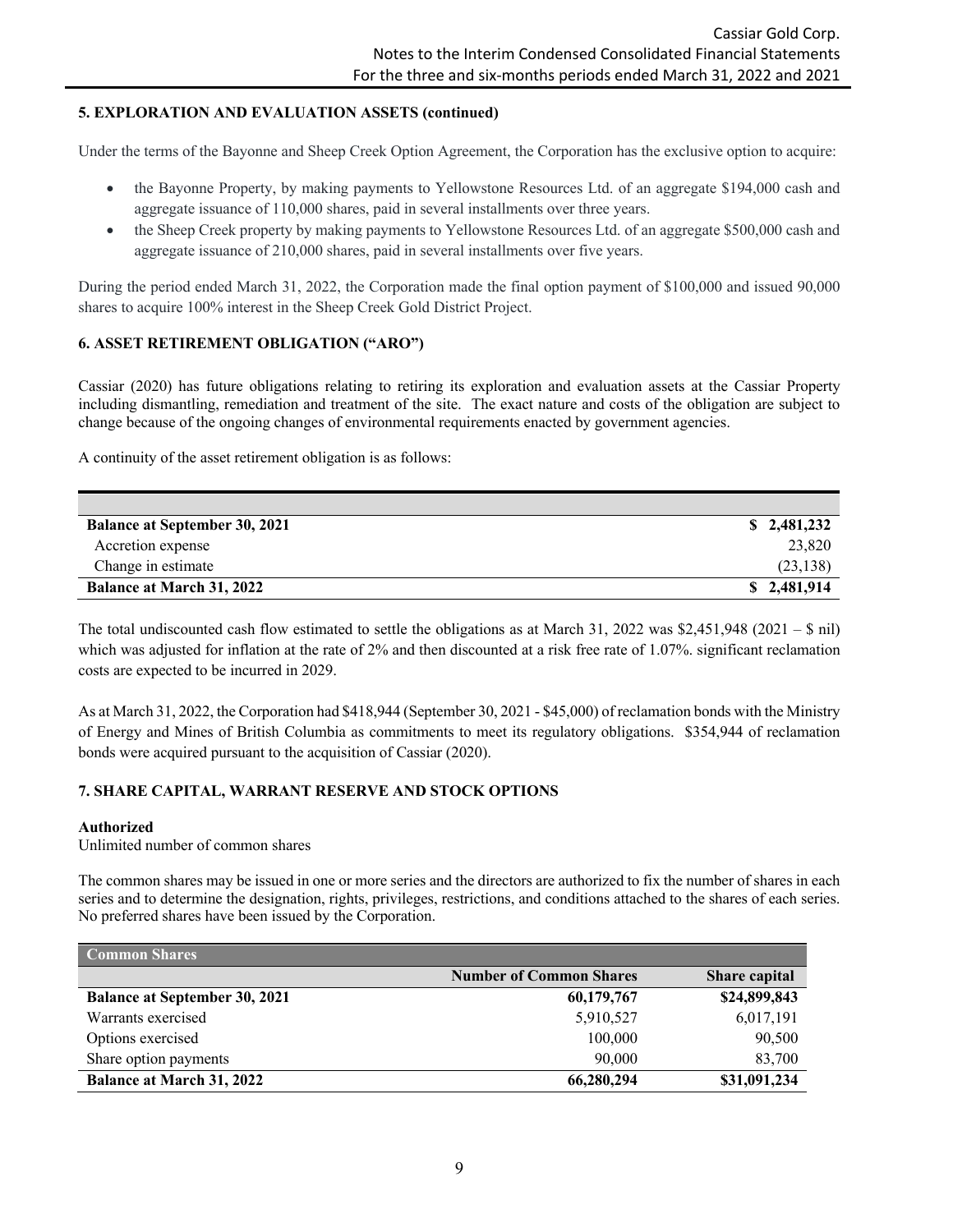## **7. SHARE CAPITAL, WARRANT RESERVE AND STOCK OPTIONS (continued)**

| <b>Warrants</b>                           |                           |                      |
|-------------------------------------------|---------------------------|----------------------|
|                                           | <b>Number of warrants</b> | <b>Share capital</b> |
| <b>Balance at September 30, 2021</b>      | 24,802,821                | \$8,022,005          |
| Warrants expired                          | (560,000)                 | (116, 052)           |
| Warrant exercise                          | (5,885,581)               | (2,104,878)          |
| <b>Balance at March 31, 2022</b>          | 18,357,240                | \$5,801,075          |
|                                           |                           |                      |
| Total share capital at September 30, 2021 |                           | \$32,921,848         |
| Total share capital at March 31, 2022     |                           | \$36,892,309         |

On November 22, 2021, 36,000 common share purchase warrants were exercised at a price of \$0.60. The Corporation received proceeds of \$21,600 and issued 36,000 common shares.

On November 29, 2021, 260,000 common share purchase warrants were exercised at a price of \$0.60. The Corporation received proceeds of \$156,000 and issued 260,000 common shares.

On December 9, 2021, 400,000 common share purchase warrants were exercised at a price of \$0.60. The Corporation received proceeds of \$240,000 and issued 400,000 common shares.

On December 17, 2021, 106,500 common share purchase warrants were exercised at a price of \$0.60. The Corporation received proceeds of \$63,900 and issued 106,500 common shares

On December 20, 2021, 111,111 common share purchase warrants were exercised at a price of \$0.75 and 522,000 common share purchase warrants were exercised at a price of \$0.85. The Corporation received aggregate proceeds of \$527,033 and issued 633,111 common shares.

On December 29, 2021, 756,857 common share purchase warrants were exercised at a price of \$0.60 and 83,333 common share purchase warrants were exercised at a price of \$0.675. The Corporation received aggregate proceeds of \$510,364 and issued 840,190 common shares.

On January 6, 2022, 100,000 stock options that were issued on June 24, 2019 were exercised at a price of \$0.50 which. The Corporation received proceeds of \$50,000 and issued 100,000 common shares.

On January 10, 2022, 388,283 common share purchase warrants were exercised at a price of \$0.60 and 150,000 common share purchase warrants were exercised at a price of \$0.70. The Corporation received aggregate proceeds of \$337,970 and issued 538,283 common shares.

On January 19, 2022, 493,158 common share purchase warrants were exercised at a price of \$0.60 and 29,166 common share purchase warrants were exercised at a price of \$0.90. The Corporation received aggregate proceeds of \$322,144 and issued 522,324 common shares.

On January 21, 2022, 236,000 common share purchase warrants were exercised at a price of \$0.60. The Corporation received proceeds of \$141,600 and issued 236,000 common shares.

On February 3, 2022, 150,000 common share purchase warrants were exercised at a price of \$0.60 and 7,142 common share purchase warrants were exercised at a price of \$0.90. The Corporation received aggregate proceeds of \$96,428 and issued 157,142 common shares.

On February 4, 2022, the Corporation issued 90,000 common shares valued at a market price of \$0.93 as per the Bayonne and Sheep Creek Property option agreement signed on December 23, 2016 and amended by amending agreements dated February 10, 2020, July 10, 2020 and February 15, 2021 and as per TSX-V approval received on February 6, 2017.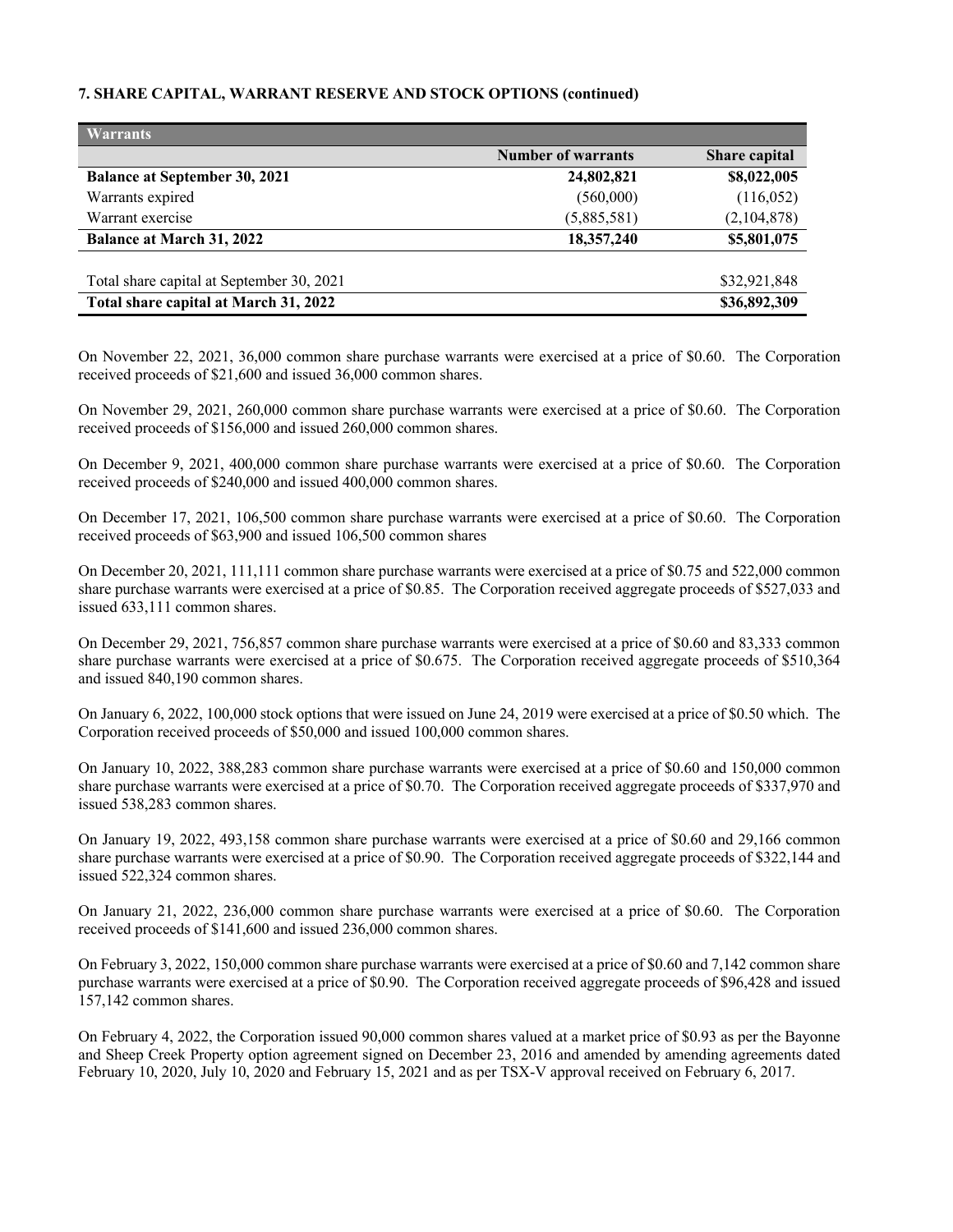## **7. SHARE CAPITAL, WARRANT RESERVE AND STOCK OPTIONS (continued)**

On February 22, 2022, 320,000 common share purchase warrants were exercised at a price of \$0.60, 400,000 common share purchase warrants were exercised at a price of \$0.675, 243,888 purchase warrants were exercised at a price of \$0.70 and 20,833 purchase warrants were exercised at a price of \$0.90. The Corporation received aggregate proceeds of \$381,471 and issued 984,721 common shares.

On March 16, 2022, 24,328 common share purchase warrants were exercised at a price of \$0.60, 1,333 purchase warrants were exercised at a price of \$0.70 and 372,500 purchase warrants were exercised at a price of \$0.90. The Corporation received aggregate proceeds of \$350,750 and issued 398,161 common shares.

On March 23, 2022, 70,000 common share purchase warrants were exercised at a price of \$0.60. The Corporation received proceeds of \$42,000 and issued 70,000 common shares.

On March 29, 2022, 586,429 common share purchase warrants were exercised at a price of \$0.60 and 141,666 purchase warrants were exercised at a price of \$0.70. The Corporation received aggregate proceeds of \$451,024 and issued 728,095 common shares.

As at March 31, 2022, the Corporation received funds of \$23,700 for an option exercise. The shares were issued subsequent to the period ended March 31, 2022 (see subsequent events note).

#### **Flow-through shares**

As at March 31, 2022 the Corporation still needed to incur an additional \$513,197 (2021 – \$3,454,486) to meet its flow through share commitment related to the \$8,199,833 raised on a CEE flow-through basis during the year ended September 30, 2021. A flow-through share premium liability of \$21,023 (September 31, 2021 – \$117,965) was recognized as the Corporation has not yet its flow-through share commitment by incurring sufficient qualifying expenditures as at March 31, 2022. The accumulated flow-through share premium of \$27,730 and \$96,942 (2021 - \$52,866 and 261,071) was recognized during the three and six-months periods ended March 31, 2022 and 2021.

#### **Stock option plan**

The Corporation has adopted an incentive stock option plan in accordance with the policies of the TSX-V (the "Stock Option Plan") which provides that the Board of Directors of the Corporation may from time to time, at its discretion, grant to directors, officers, employees and consultants of the Corporation non-transferable options to purchase common shares, provided that the number of common shares reserved for issuance under the Stock Option Plan shall not exceed ten percent (10%) of the issued and outstanding common shares exercisable for the period of up to ten (10) years. In addition, the number of common shares reserved for issuance to any one person shall not exceed five percent (5%) of the issued and outstanding common shares and the number of common shares reserved for issuance to any one consultant will not exceed two percent (2%) of the issued and outstanding common shares. The Board of Directors determines the price per common share and the number of common shares which may be allocated to each director, officer, employee and consultant and all other terms and conditions of the option, subject to the rules of TSX-V.

All options expire in five years and vest one-third immediately and one-third on the first and second anniversaries on the grant date respectively.

A summary of the Corporation's stock option plan activity is as follows:

|                                            | <b>Number of Options</b> | <b>Weighted Average Exercise Price</b> |
|--------------------------------------------|--------------------------|----------------------------------------|
| <b>Exercisable as at September 30,2021</b> | 2,496,657                | \$0.77                                 |
| <b>Outstanding at September 30,2021</b>    | 4,156,000                | \$0.71                                 |
| Issued                                     | 650,000                  | \$0.79                                 |
| Expired/Cancelled                          | (147,000)                | \$1.25                                 |
| Exercised                                  | (100,000)                | \$0.50                                 |
| <b>Exercisable as at March 31, 2022</b>    | 3,054,323                | \$0.75                                 |
| Outstanding at March 31, 2022              | 4,559,000                | \$0.71                                 |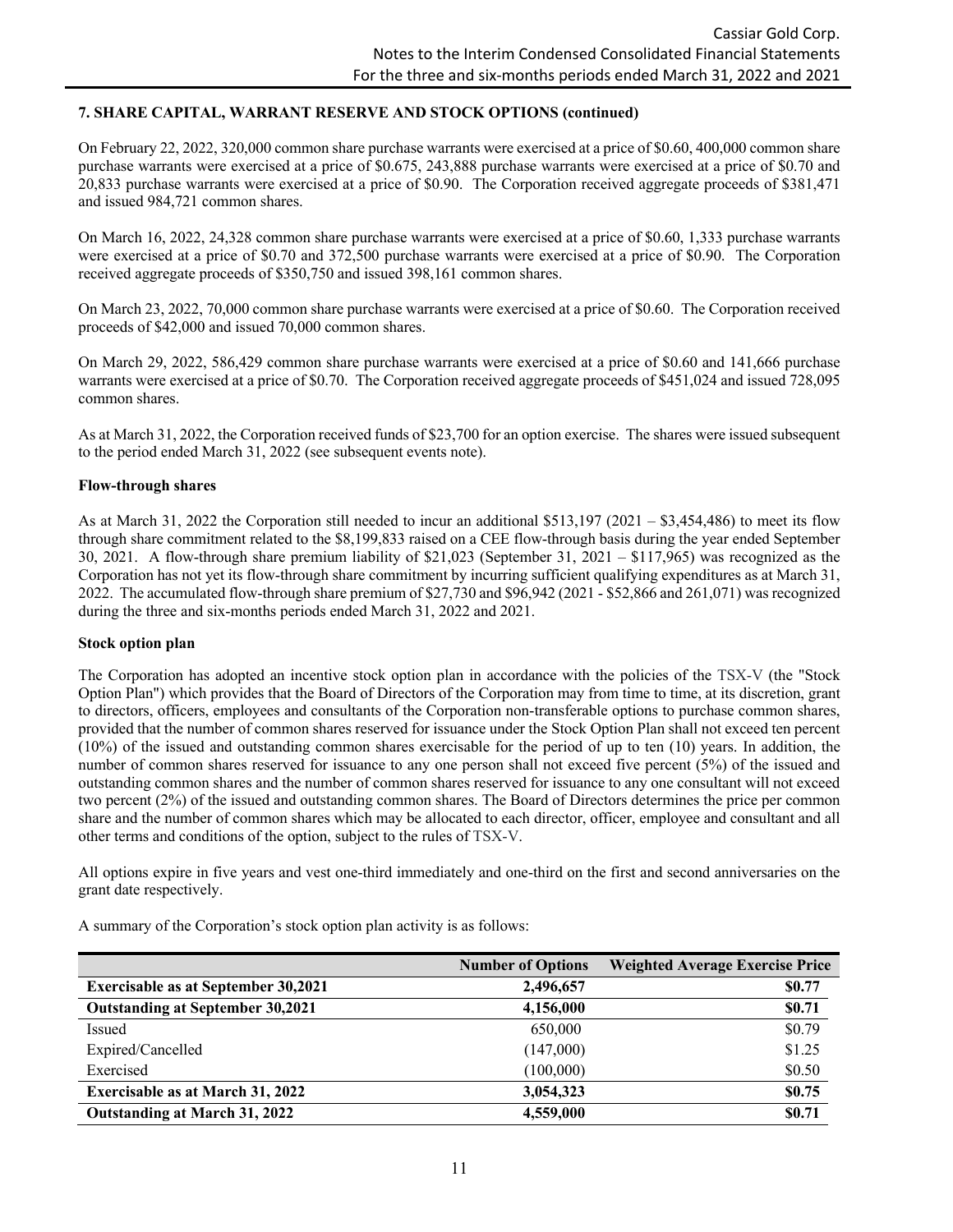## **7. SHARE CAPITAL, WARRANT RESERVE AND STOCK OPTIONS (continued)**

During the period ended March 31, 2022, 650,000 options were issued to employees, officers, directors and consultants of the corporation  $(2021 - 1,764,000)$ .

On January 6, 2022 the Corporation received an exercise notice for 100,000 stock options that were issued with on June 24, 2019. The Corporation issued 100,000 common shares and received proceeds of \$50,000.

During the period ended March 31, 2022, 147,000 options expired unexercised.

At March 31, 2022, the weighted-average life of the options outstanding was 3.5 years (2021 – 4.1 years).

The fair value of options is estimated using the Black-Scholes option pricing model based on the date of grant and using the following assumptions:

|                                  | 2021    |
|----------------------------------|---------|
| Risk-free interest rate          | 1.48\$  |
| Expected stock price volatility* | 134%    |
| Expected life                    | 5 years |
| Expected dividend yield          |         |
| Fair value per option granted    | \$0.69  |
| Forfeiture rate                  | $12\%$  |

Share-based payments expense of \$144,099 and \$288,198 for the three and six-months period ended March 31, 2022 (2021 – \$171,463 and \$253,970) was recognized based on the estimated fair value of the options on the grant date in accordance with the fair value method of accounting for share-based payments and recorded over the vesting period of the options. Share-based payments of \$10,411 and \$20,821 (2021 - \$26,184 and \$29,457) were capitalized to E&E. The Corporation also recognized a recovery of \$726 and \$1,451 (2021 - \$8,716 and \$10,429) in share-based payments expense due to forfeited options during the year.

### **8. GENERAL AND ADMINISTRATIVE**

General and administrative details periods ended March 31:

|                         | 3 Months |         |    |              |    | <b>6 Months</b> |   |           |  |
|-------------------------|----------|---------|----|--------------|----|-----------------|---|-----------|--|
|                         |          | 2022    |    | 2021         |    | 2022            |   | 2021      |  |
| Management fees         | \$       | 153,835 |    | \$<br>87,000 | S  | 278,079         | S | 233,500   |  |
| Consulting              |          | 36,000  |    | 84,000       |    | 72,000          |   | 307,500   |  |
| Travel & Meals          |          | 21,572  |    |              |    | 21,745          |   | 7,409     |  |
| Office & Administrative |          | 22,966  |    | 16,205       |    | 52,181          |   | 30,455    |  |
| Marketing               |          | 101,332 |    | 172,689      |    | 146,196         |   | 494,153   |  |
| Professional Fees       |          | 185,486 |    | 29,342       |    | 222,094         |   | 74,441    |  |
| <b>Total</b>            | S        | 521,191 | \$ | 389,236      | \$ | 792,295         | S | 1,147,458 |  |

### **9. RELATED PARTY TRANSACTIONS**

Except as disclosed elsewhere, all related party transactions are in the normal course of operations.

As at March 31, 2022, the Corporation had an amount of \$nil (2021 - \$36,000) due to directors and officers included in trade and other payables.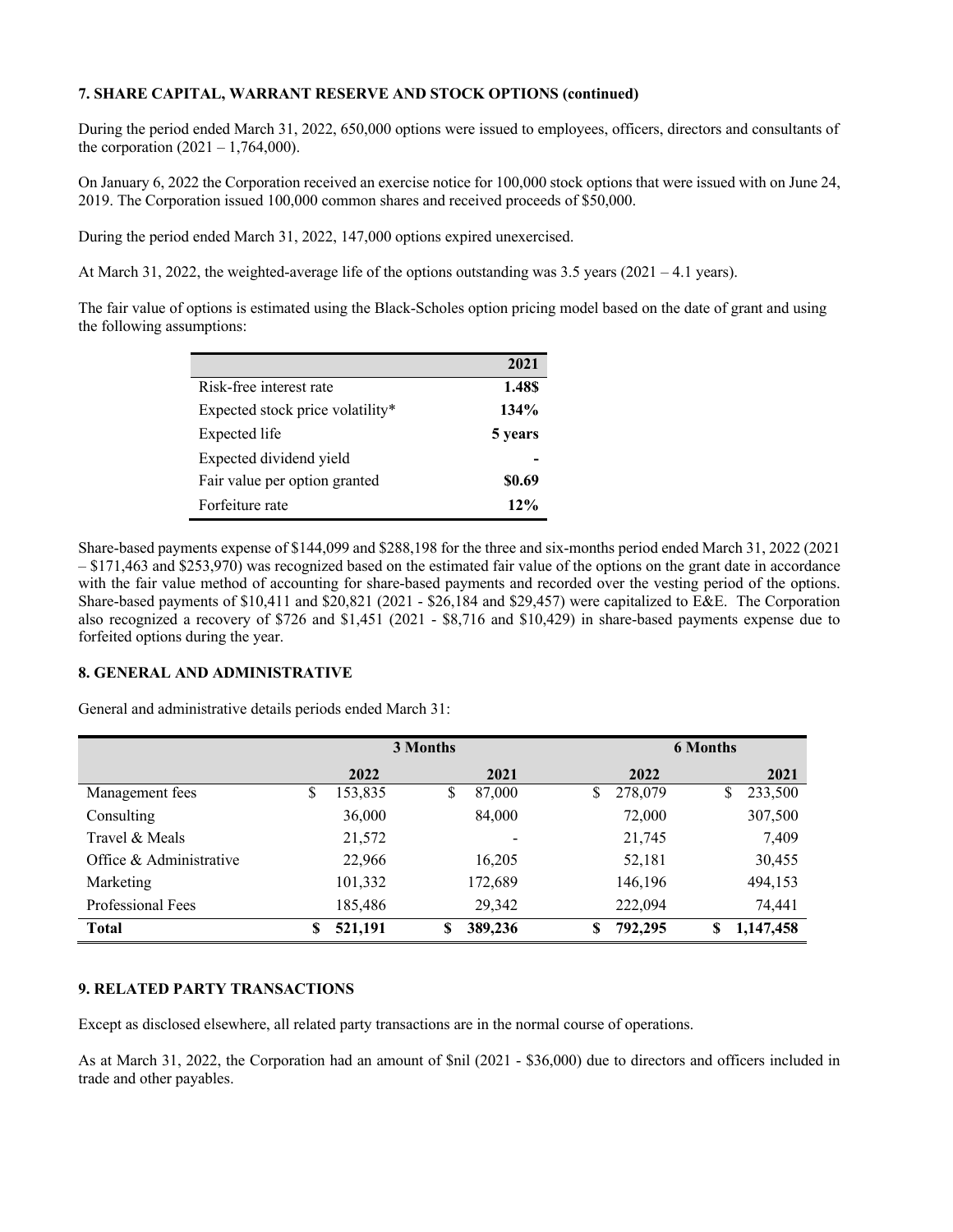### **9. RELATED PARTY TRANSACTIONS (continued)**

During the three and six-months periods ended March 31, 2022 the Corporation paid \$63,307 and \$132,227 (2021 - \$49,920 and \$99,840) to an officer for compensation as Vice President Exploration of the Corporation. Costs associated with exploration costs of \$nil and \$nil (2021 - \$1,359 and \$10,402) was paid to an officer of the Corporation and was capitalized as exploration costs.

An aggregate of \$36,000 and \$69,000 (2021 - \$33,000 and \$55,500) in consulting fees was paid to a company owned by an officer of the Corporation for compensation as CFO.

An aggregate of \$59,750 and \$113,750 (2021 - \$54,000 and \$108,000) in consulting fees were paid to a company owned by an officer of the Corporation for compensation as CEO and President of the Corporation.

An aggregate of \$50,000 and \$87,244 (2021 - \$nil and \$nil) was paid to a an officer of the Corporation for compensation as VP Investor Relations and Communications.

Costs associated with general and administrative costs of \$7,205 and \$7,650 (2021 - \$nil and \$nil) was reimbursed to officers and directors of the Corporation.

#### **Compensation of key management personnel**

The remuneration of directors and other members of key management personnel during the period were as follows:

|                                  |         | 3 Months | <b>6 Months</b> |  |         |  |
|----------------------------------|---------|----------|-----------------|--|---------|--|
|                                  | 2022    | 2021     | 2022            |  | 2021    |  |
| Short-term compensation          | 246,301 | 132,000  | 383,221         |  | 298,500 |  |
| Share-based payments             | 144.099 | 171,463  | 288,198         |  | 253,970 |  |
| Capitalized share-based payments | 10.411  | 26,184   | 20,821          |  | 29,457  |  |
| <b>Total</b>                     | 400,810 | 329,647  | 692,240         |  | 581,927 |  |

### **10. SUBSEQUENT EVENTS**

On April 11, 2022, 30,000 stock options that were issued on November 15, 2021 were exercised. The Corporation issued 30,000 common shares and received proceeds of \$23,700. The proceeds were received during the period ended March 31, 2022 and was recorded as deferred share capital issuance.

On April 12, 2022, 399,657 common share purchase warrants were exercised at a price of \$0.60. The Corporation received aggregate proceeds of \$239,794 and issued 399,657 common shares.

On April 19, 2022, 454,857 common share purchase warrants were exercised at a price of \$0.60. The Corporation received aggregate proceeds of \$272,914 and issued 454,857 common shares.

On April 19, 2022, 53,332 stock options that were issued on March 22, 2021 were exercised. The Corporation issued 53,332 common shares and received proceeds of \$31,999.

On May 5, 2022, 200,000 common share purchase warrants were exercised at a price of \$0.60. The Corporation received aggregate proceeds of \$120,000 and issued 200,000 common shares.

On May 12, 2022, 271,400 common share purchase warrants were exercised at a price of \$0.60. The Corporation received aggregate proceeds of \$162,840 and issued 271,400 common shares.

On May 24, 2022, the Corporation entered into an amending agreement to the underwriting agreement dated March 8, 2022 to amend size and pricing of its previously announced bought deal public offering (the "Offering"). Under the amended terms of the underwriting agreement, the Underwriters (as defined below) have agreed to purchase 8,000,000 flow-through units of the Corporation (each, a "FT Unit") to be resold to charitable purchasers at a price of C\$1.00 per FT Unit (the "Offering Price") on a "bought deal" basis by way of a short form prospectus for gross proceeds of C8,000,000. Red Cloud